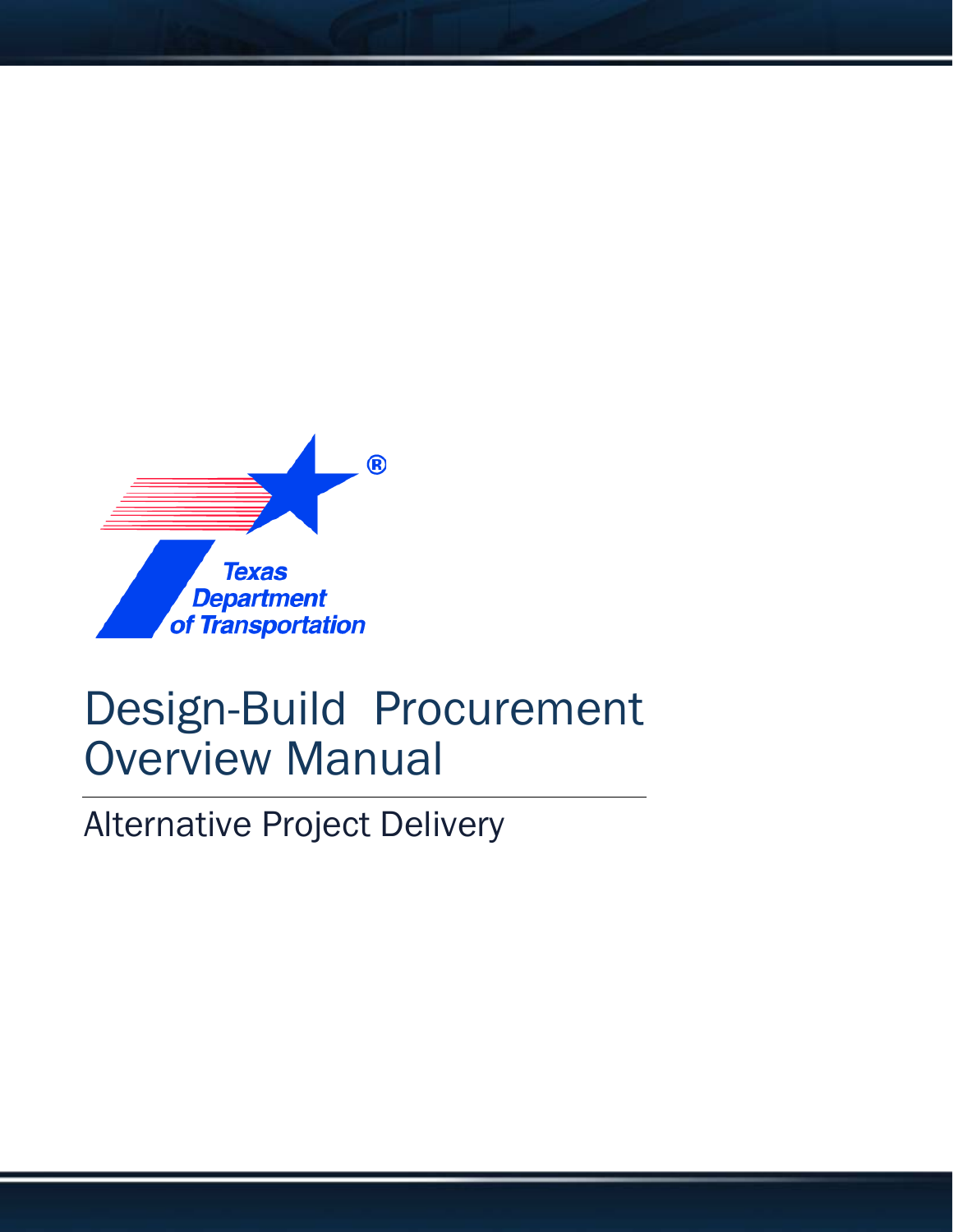# **Table of Contents**

| 1.1 |                                                                   |  |  |
|-----|-------------------------------------------------------------------|--|--|
| 1.2 |                                                                   |  |  |
| 1.3 |                                                                   |  |  |
| 1.4 |                                                                   |  |  |
| 1.5 |                                                                   |  |  |
| 1.6 |                                                                   |  |  |
|     |                                                                   |  |  |
| 2.1 | The Alternative Delivery Support Tool and Potential DB Projects 6 |  |  |
| 2.2 |                                                                   |  |  |
| 2.3 |                                                                   |  |  |
| 2.4 |                                                                   |  |  |
| 2.5 |                                                                   |  |  |
| 2.6 |                                                                   |  |  |
|     |                                                                   |  |  |
|     |                                                                   |  |  |
| 3.1 |                                                                   |  |  |
| 3.2 |                                                                   |  |  |
| 3.3 |                                                                   |  |  |
| 3.4 |                                                                   |  |  |
| 3.5 |                                                                   |  |  |
| 3.6 | .10                                                               |  |  |
| 3.7 |                                                                   |  |  |
|     |                                                                   |  |  |
| 4.1 |                                                                   |  |  |
| 4.2 |                                                                   |  |  |
| 4.3 |                                                                   |  |  |
| 4.4 |                                                                   |  |  |
| 4.5 |                                                                   |  |  |
| 4.6 |                                                                   |  |  |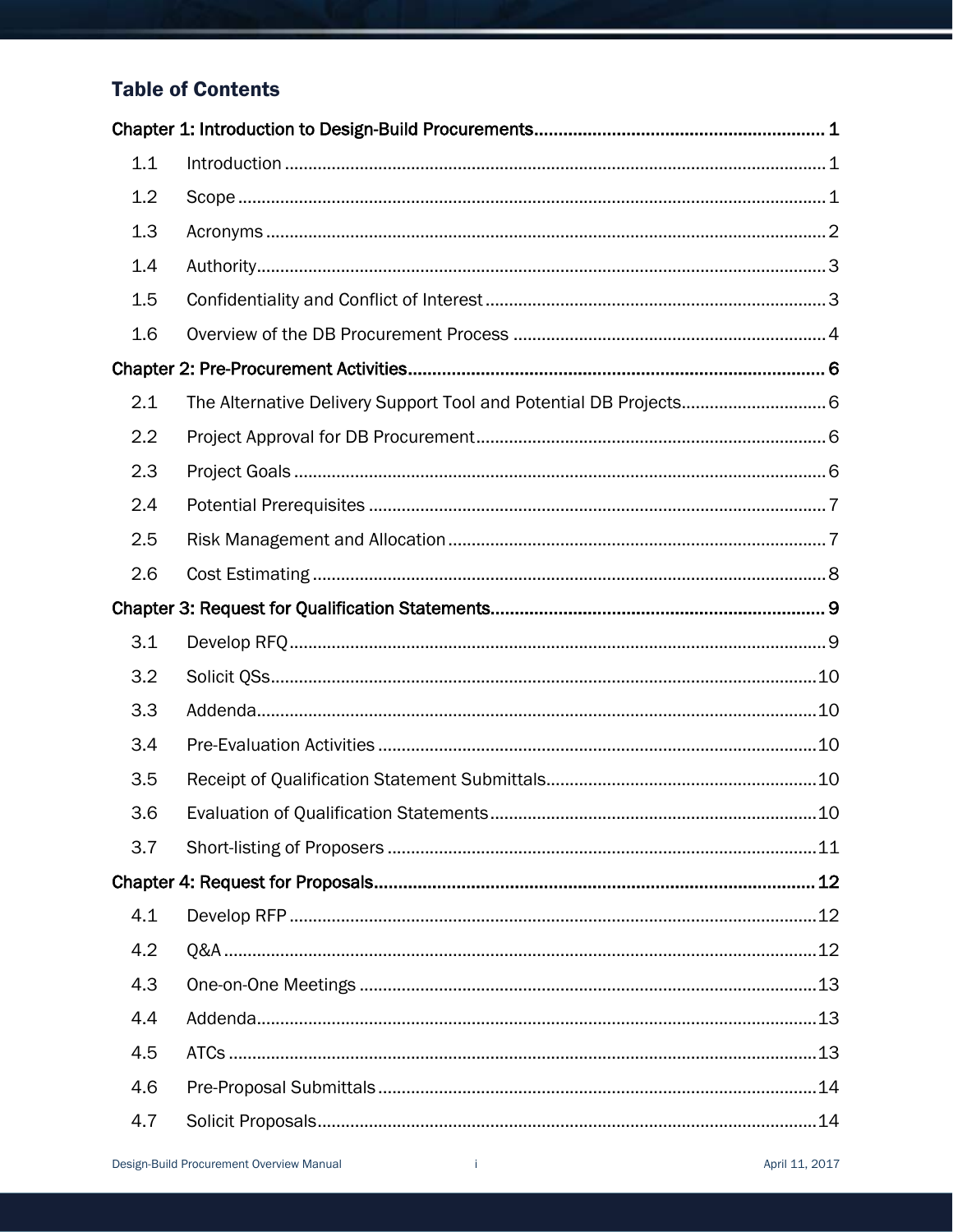| 4.8 |  |  |
|-----|--|--|
| 4.9 |  |  |
|     |  |  |
|     |  |  |
|     |  |  |
| 5.1 |  |  |
| 5.2 |  |  |
| 5.3 |  |  |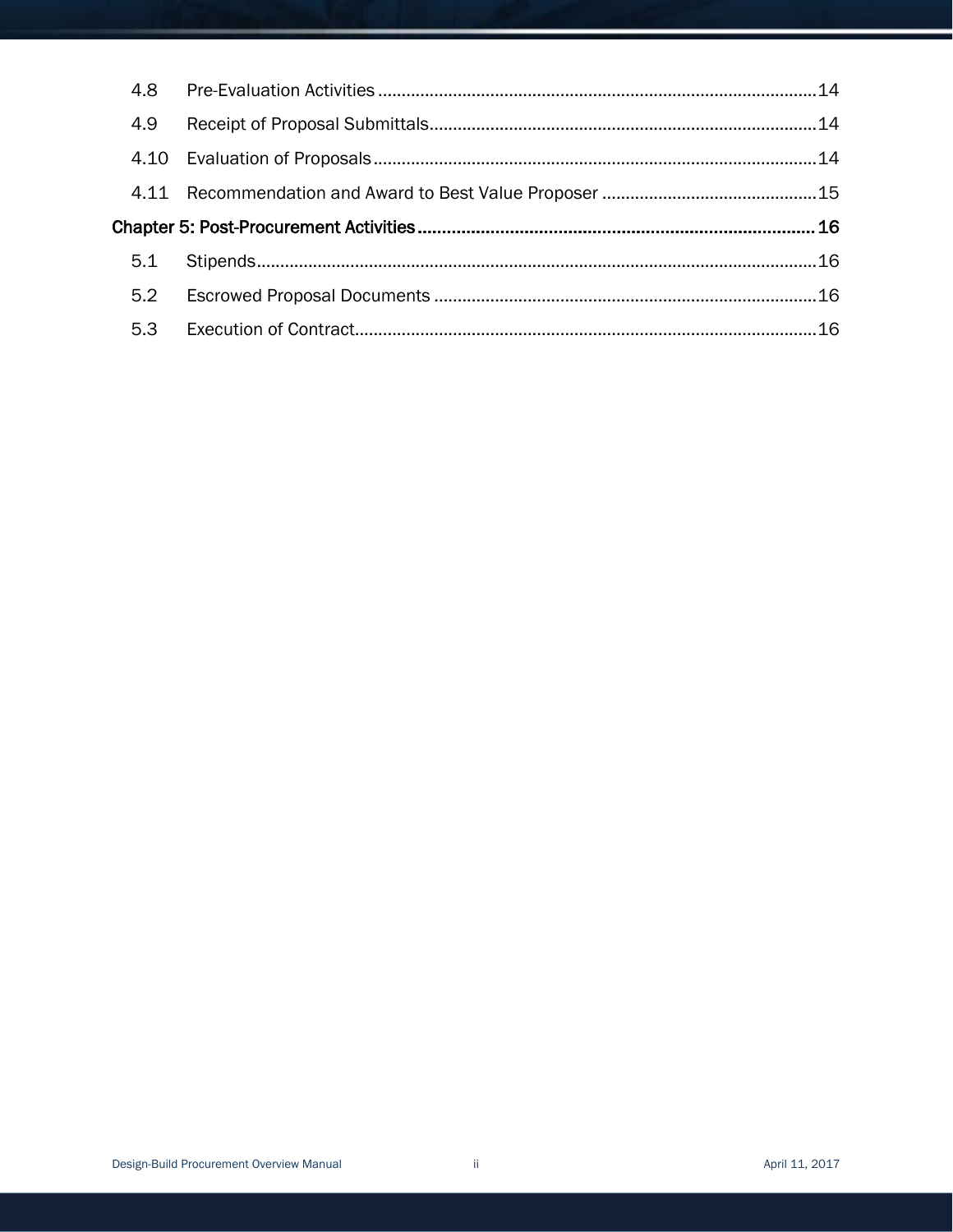# <span id="page-3-0"></span>Chapter 1: Introduction to Design-Build Procurements

# <span id="page-3-1"></span>*1.1 Introduction*

This manual is intended to provide a broad high-level overview of the Texas Department of Transportation's (TxDOT) Design-Build (DB) procurement process for projects authorized by Chapter 223, Subchapter F, of the Texas Transportation Code. The process that governs any particular procurement will be contained in the Request for Qualifications (RFQ) and the Request for Proposals (RFP) issued for that procurement, and those documents will control the procurement for which they are issued. This manual also provides information intended to guide TxDOT personnel, proposers, consultants, and other involved parties through the alternative delivery procurement process.

DB is an alternative project delivery process to the traditional design-bid-build delivery method. DB contracts allow for the design, construction, property acquisition, utility relocation, and possibly maintenance to occur simultaneously rather than sequentially, as in design-bid-build. These agreements may offer the following benefits:

- A single point of responsibility for design and construction, allowing the DB contractor and designer to better collaborate toward a unified goal;
- **Fixed-price contracting, allowing for cost certainty;**
- Expedited project delivery by overlapping portions of design, construction, Right-of-Way (ROW) acquisition and utility relocations;
- **Innovation through close coordination between the construction contractor and designer;**
- Selection of a best value proposer, which considers price and other key factors; and
- Transference of responsibility of many of the inherent risks associated with design and construction to the private sector, such as cost overruns due to design errors, schedule delays, and inclement weather.

To ensure TxDOT uses the DB project delivery method for the appropriate projects, a thorough analysis of the project is performed using a tool developed by the University of Texas Center for Transportation Research (CTR). Once a DB project is selected, TxDOT then works to procure a DB contract that will allow for the accelerated delivery and implementation of the project.

A DB transportation project combines engineering, design, and construction into a single Design-Build Agreement (DBA) and may provide maintenance services through a Capital Maintenance Agreement (CMA). Under current legislation, TxDOT is permitted to award three DB contracts per fiscal year, with an estimated per project cost of at least \$150 million.

#### <span id="page-3-2"></span>*1.2 Scope*

This manual applies to all TxDOT offices and divisions engaged in the procurement of DB projects.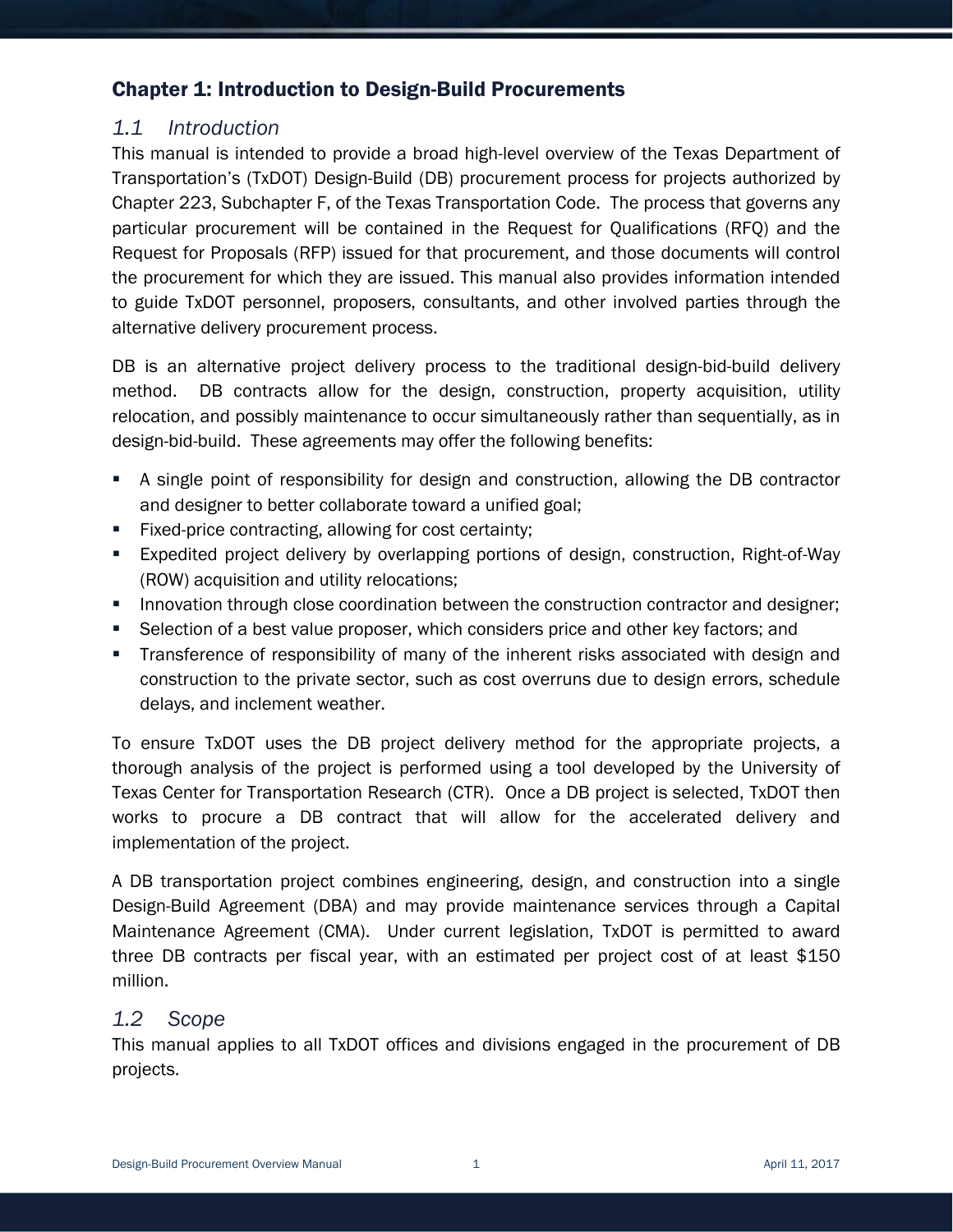# <span id="page-4-0"></span>*1.3 Acronyms*

This section identifies particular terms referenced throughout this manual.

- ATC Alternative Technical Concepts
- BAFO Best and Final Offer
- CER Cost Estimate Review
- CFR Code of Federal Regulations
- CMA Capital Maintenance Agreement
- CTR Center for Transportation Research
- DB Design-Build
- DBA Design-Build Agreement
- DBE Disadvantaged Business Enterprise
- ECM Electronic Content Management
- ESRC Evaluation Selection and Recommendation Committee
- FHWA Federal Highway Administration
- HUB Historically Underutilized Business
- IFP Initial Financial Plan
- ITP Instruction to Proposers
- PFD Project Finance, Debt and Strategic Contracts Division
- PMP Project Management Plan
- Q&A Question and Answer
- QS Qualification Statement
- RID Reference Information Document
- RFQ Request for Qualifications
- RFP Request for Proposals
- ROW Right of Way
- SAS Selection Advisory Subcommittee
- SBE Small Business Enterprise
- SUE Subsurface Utility Engineering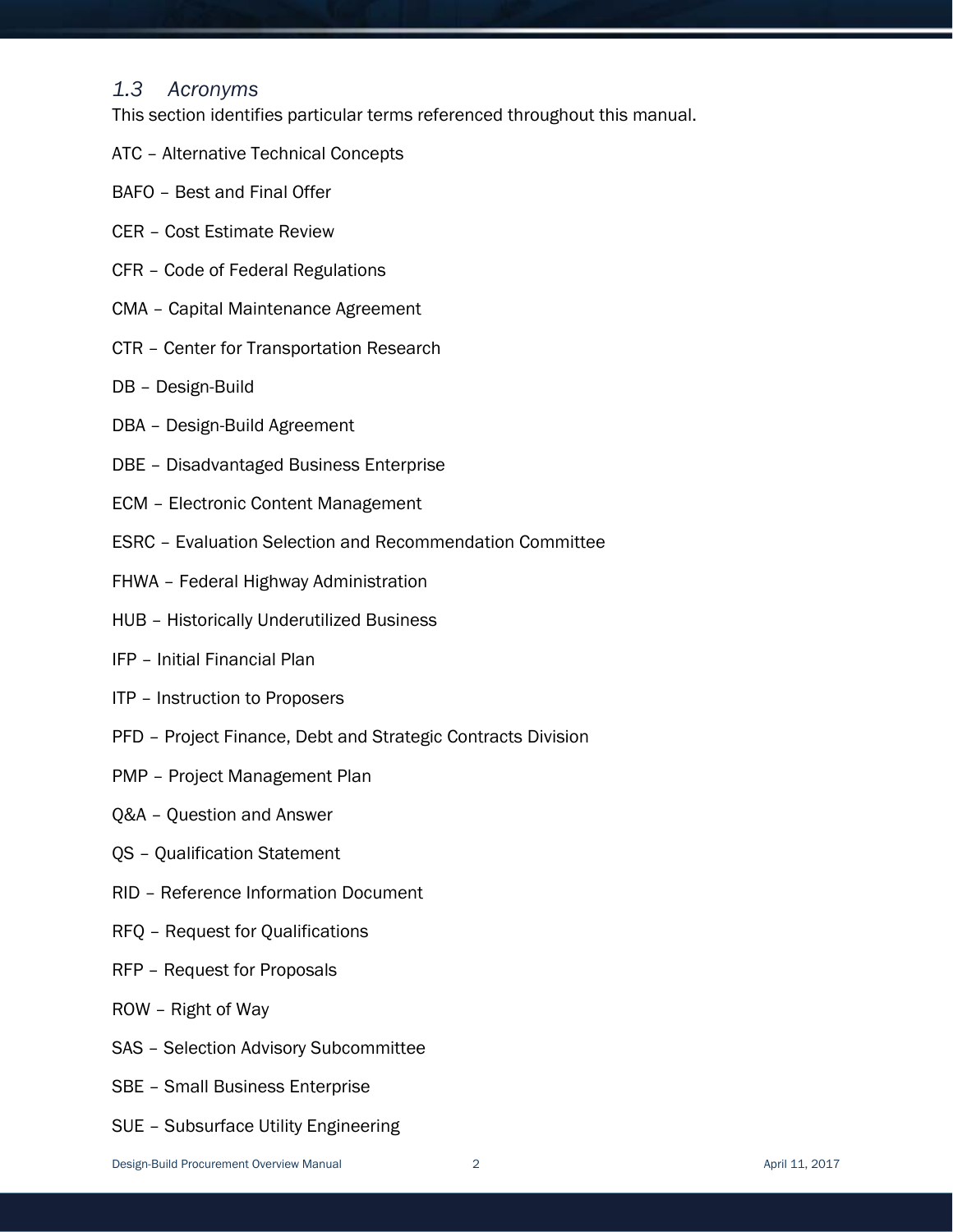#### TAC – Texas Administrative Code

TTC – Texas Transportation Commission

TxDOT – Texas Department of Transportation

#### <span id="page-5-0"></span>*1.4 Authority*

DB projects are authorized by Chapter 223, Subchapter F, of the Texas Transportation Code. During the 82<sup>nd</sup> Texas Legislative Session in 2011, Subchapter F, which governs DB projects, was added to Section 223 of the Texas Transportation Code. Parts of this subchapter were further amended in the 84<sup>th</sup> Texas Legislative Session in 2015. The contents of Chapter 223, Subchapter F, of the Texas Transportation Code, are generally as follows:

- 223.241 Definitions
- 223.242 Scope of and Limitations on Contracts
- 223.243 Use of Engineer or Engineering Firm
- 223.244 Other Professional Services
- 223.245 Request for Qualifications
- 223.246 Request for Proposals
- 223.247 Negotiation
- 223.248 Assumption of Risks and Costs
- 223.249 Stipend Amount for Unsuccessful Proposers
- 223.250 Performance or Payment Bond

In addition, the Code of Federal Regulations (CFR) Title 23, Chapter I, Subchapter G, Part 636 details the Federal Highway Administration's (FHWA) regulatory requirements for federally-funded DB projects. The contents of 23 CFR Part 636 are generally as follows:

- Subpart A General
- **Subpart B Selection Procedures, Award Criteria**
- **Subpart C Proposal Evaluation Factors**
- Subpart D Exchanges
- **Subpart E Discussions, Proposal Revisions, and Source Selection**

#### <span id="page-5-1"></span>*1.5 Confidentiality and Conflict of Interest*

It is of the utmost importance that confidentiality be maintained throughout the course of a procurement. Any individual involved in a procurement will be required to sign a confidentiality agreement. In addition, any individual involved in the procurement process including but not limited to Qualification Statement (QS) or Proposal evaluations or Alternative Technical Concept (ATC) reviews will be required to sign a project-specific conflict disclosure statement and will be precluded from participation in design of the project. To further maintain security and confidentiality, all documents will be securely maintained electronically and/or in secure evaluation and document control facilities.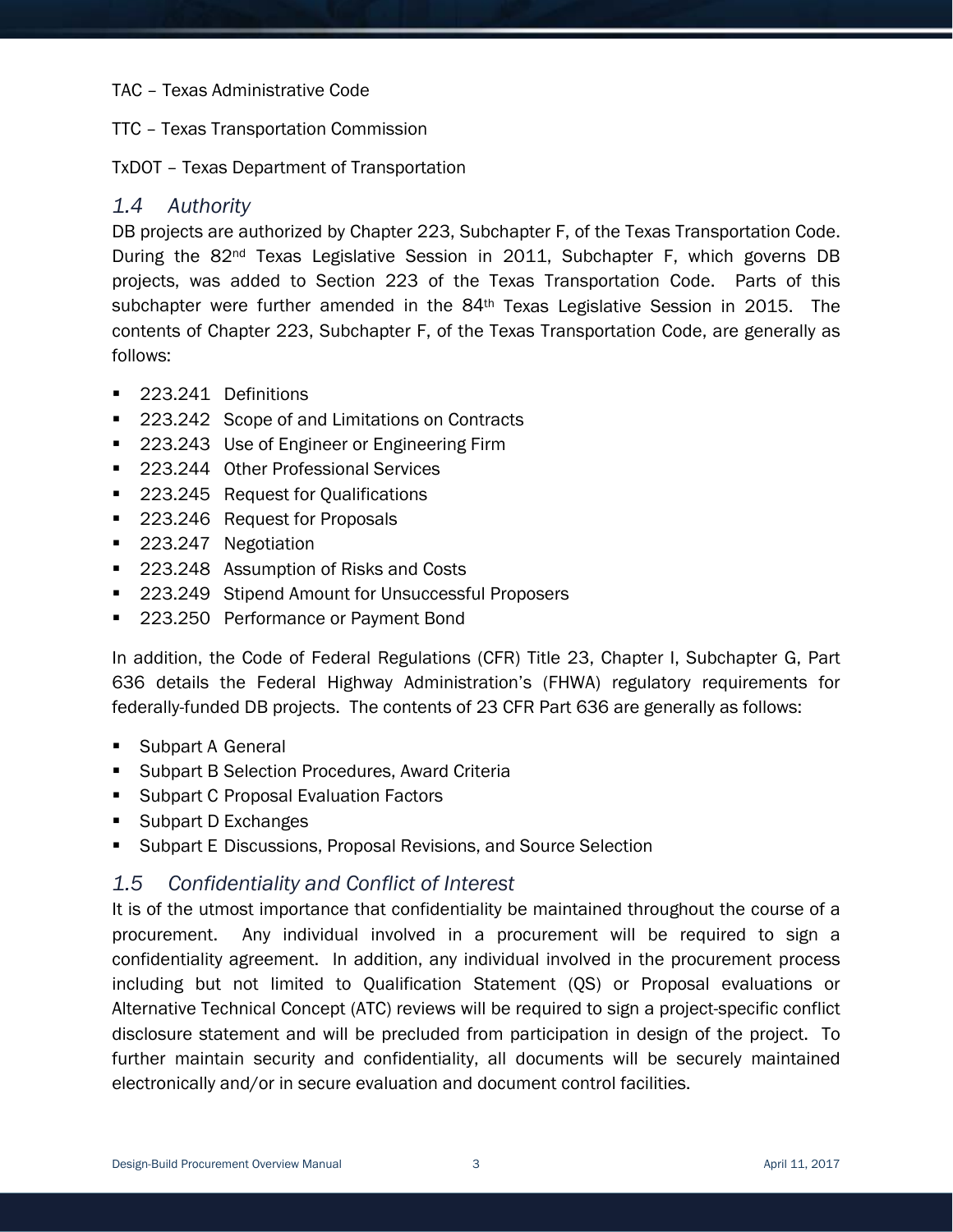# <span id="page-6-0"></span>*1.6 Overview of the DB Procurement Process*

The procurement process for DB projects may include the following steps:

- RFQ
	- Develop RFQ
	- Issue RFQ
	- Issue RFQ Addenda, if applicable
	- Conduct Question and Answer (Q&A)
	- Receive and Evaluate QSs
	- Short-List Proposers
- RFP
	- Develop Draft RFP
	- Finalize RFP
	- Issue RFP to Proposers
	- Conduct Q&A
	- Conduct One-on-One Meetings
	- Receive and Review ATCs and Pre-Proposal Submittals
	- Issue RFP Addenda, if applicable
	- Issue Request for Proposal Revision, if applicable
	- Issue Request for Best and Final Offer (BAFO), if applicable
- **Evaluation, Award, and Execution** 
	- Receive and Evaluate Proposals
	- Select Best Value Proposal and Conditionally Award Contract
	- Finalize and Execute Conformed Contract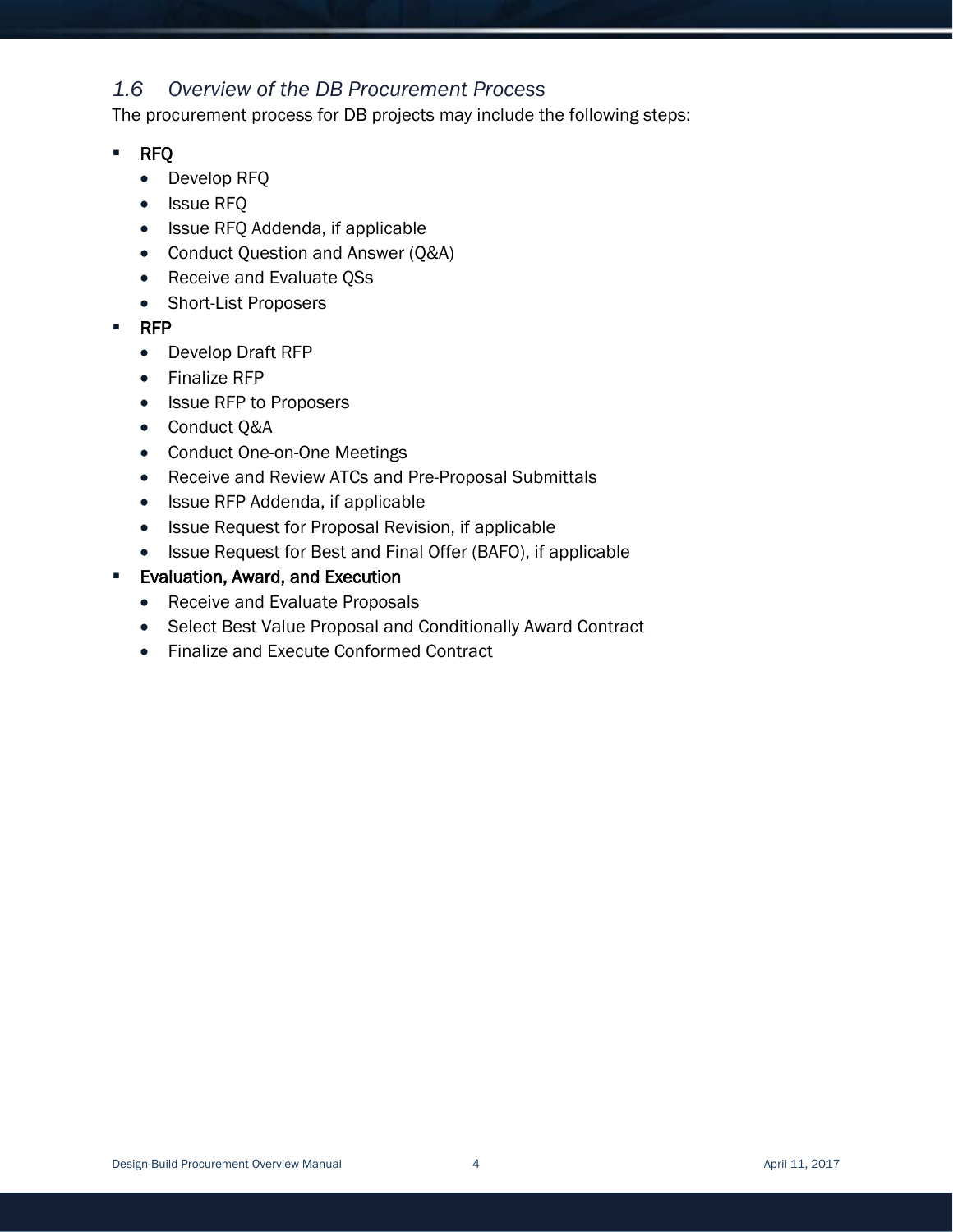# **TYPICAL DESIGN-BUILD PROCUREMENT TIMELINE**

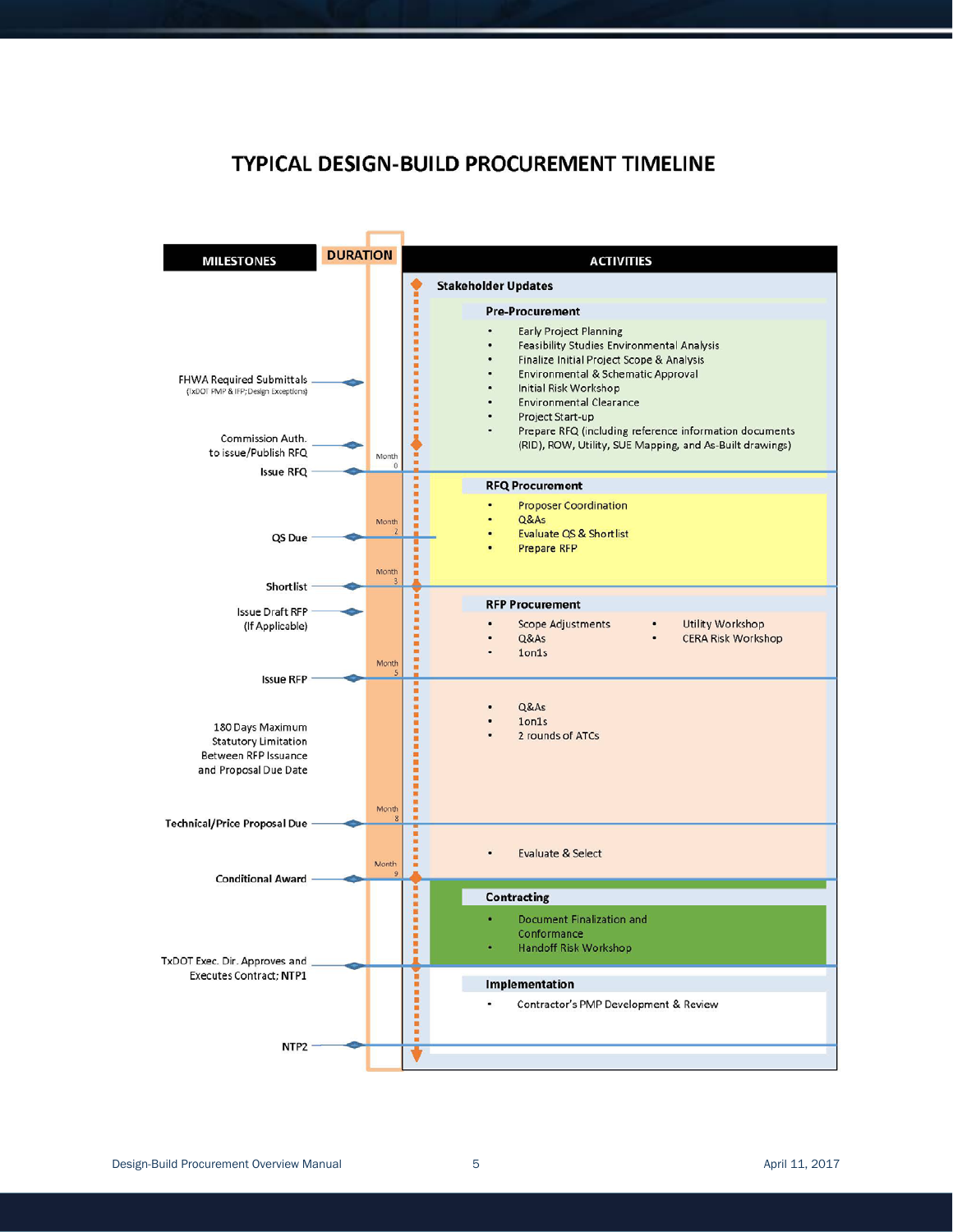# <span id="page-8-0"></span>Chapter 2: Pre-Procurement Activities

# <span id="page-8-1"></span>*2.1 The Alternative Delivery Support Tool and Potential DB Projects*

After DB projects were authorized by the 82<sup>nd</sup> Texas Legislature, an Alternative Delivery Support Tool was developed by the University of Texas CTR to determine the suitability of a proposed project for the DB delivery method. This tool is Microsoft Excel-based and incorporates project information, objectives, risks, and other characteristics to provide TxDOT with a structured decision-support process and documentation of the rationale for the selected delivery method.

The Project Finance Division (PFD) facilitates the use of the Alternative Delivery Support Tool to assist the Districts in determining a project's suitability for alternative delivery.

# <span id="page-8-2"></span>*2.2 Project Approval for DB Procurement*

The Texas Transportation Commission (TTC) will approve the use of a DB delivery method based on District recommendation.

#### <span id="page-8-3"></span>*2.3 Project Goals*

Project goals will be set forth in the Instructions to Proposers (ITP). The goals for each project may change but may include:

- **Enhanced facility safety**
- **Safe construction environment**
- **Meet project business diversity goals**
- **Efficient operations of constructed facility**
- **Expedited project delivery**
- **•** Quality design
- **•** Quality construction
- Reduction of congestion
- Accommodation for future transportation needs
- **IMPROVED AIR QUALICE**
- **EXECT** Maintenance of corridor mobility during construction
- Be responsive to the public
- **Minimize disruption to local businesses**
- **Promote corridor economic development**
- **Increase value of the transportation assets**
- **Travel time savings**
- Receive best value on the project

In addition, TxDOT develops business diversity goals for each project, which are determined by Disadvantaged Business Enterprise (DBE), Small Business Enterprise (SBE), and Historically Underutilized Business (HUB) requirements. The appropriate diversity goal and program will be reviewed and selected on a per project basis.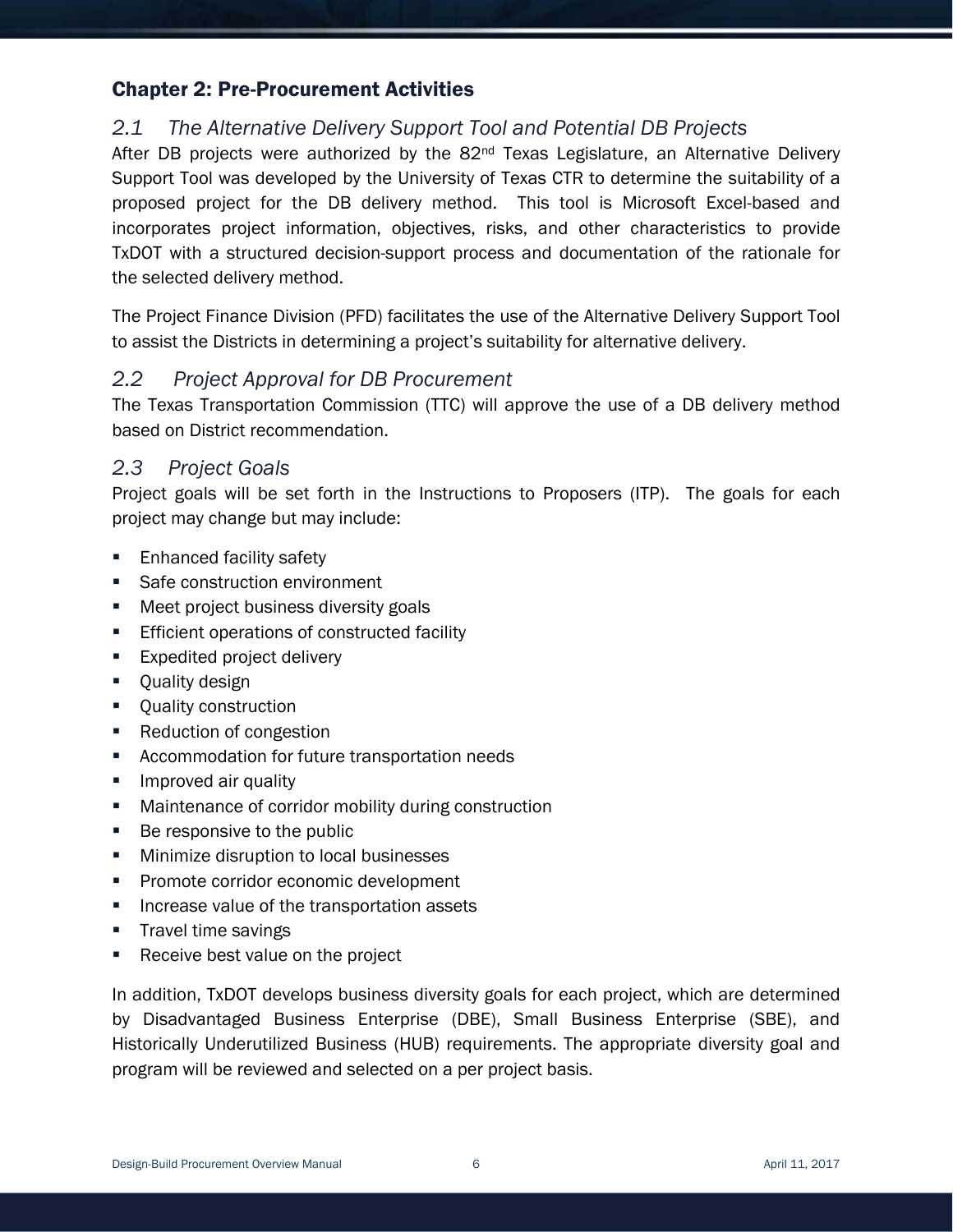# <span id="page-9-0"></span>*2.4 Potential Prerequisites*

In order to begin a DB procurement, there are some steps that may be needed in advance of initiating the procurement. While every project is different and all of the following activities may not be accomplished or may be only partly achieved, completing or making the best effort to complete these items will serve as steps to expedite the procurement process. Potential prerequisites include:

- Establish primacy, if applicable
- Develop initial project schematic
- Determine project scope
- **Determine preliminary cost to design, construct, and maintain the project**
- **Establish clear project goals**
- Complete the environmental approval process and receive the necessary environmental approvals
- Build Project Corridor Knowledge Base [Start of Reference Information Documents (RID)]
	- Utility surveys
	- Hazardous materials surveys
	- Existing corridor plans
	- Local design and construction standards
	- Environmental documentation, including commitments and mitigation requirements
- Determine required ROW
	- **Prepare parcel descriptions**
	- **Prepare strip-maps**
	- **Prepare an analysis to determine appropriate ROW acquisition**
	- Begin ROW acquisition process, if applicable and environmentally cleared
	- Acquire ROW
- Involve community and stakeholders:
	- Conduct any community and stakeholder meetings and hearings
	- Collect and address comments
	- Respond to community and stakeholder needs
	- If required, modify scope to align with stakeholder and public needs
- **Educate public, local leaders, and business community about project**
- **Prepare risk register**
- **Establish draft tolling plan, if applicable**
- Toll & Revenue studies/feasibility, if applicable

Planning projects and completing prerequisite activities prior to an alternative delivery procurement results in advancement of the project, condensation of the procurement schedule, and elimination of unfeasible projects from further consideration.

#### <span id="page-9-1"></span>*2.5 Risk Management and Allocation*

A "risk" is an uncertain future event or condition that may or may not occur and may have either a positive or negative effect on the outcome of a project. The severity of a risk event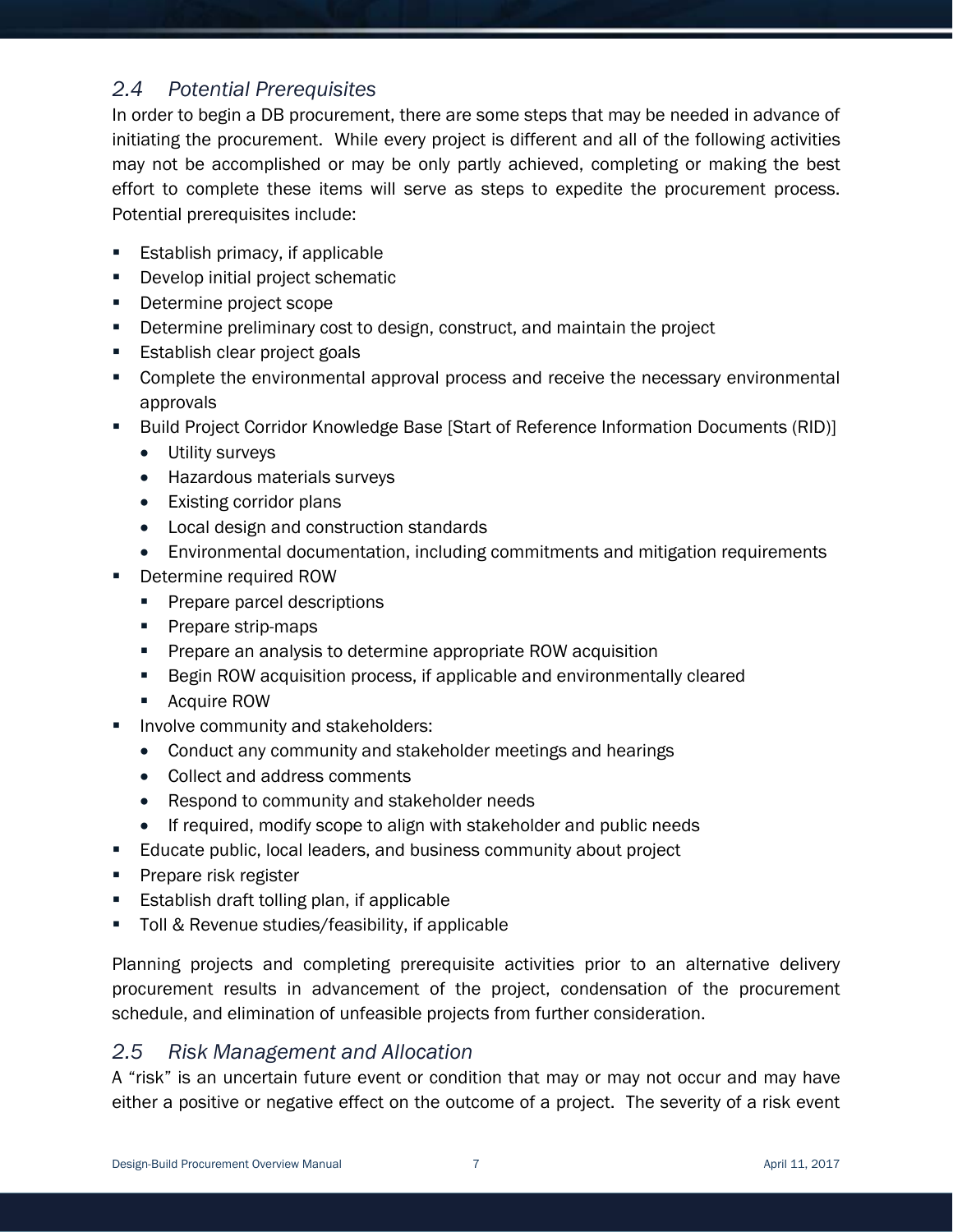is characterized in terms of its probability of occurrence and the consequences, in terms of time and money, should it occur.

Managing risk is an integral part of a project's planning, organization, and decision-making process. Risk management should be understood as a project planning and control function and is a proactive approach to managing uncertainty. Risk response planning is part of the overall project planning and a risk-based contingency should be a part of a project's overall budget contingency. Several risk workshops and meetings may be held during the course of a project beginning during the procurement phase and carrying through the construction. A risk register is maintained throughout the duration.

Upon contract execution, the major project costs (contract price) and risks (allocation within the executed contract) have been established and the risk management effort primarily shifts to minimizing any additional cost and time impacts during project delivery. Risk management during post-procurement then focuses on responding to those risks that are retained or shared, and ensuring risks allocated to the DB Contractor through the contract are addressed as specified and not transferred back to TxDOT and other parties during performance of the work.

# <span id="page-10-0"></span>*2.6 Cost Estimating*

Cost estimating is an important element in the DB planning process for several reasons. First, the cost of a project plays a role in determining whether or not DB is the acceptable method of procurement for a particular project. Second, the cost estimate will be used to validate proposer Price Proposals evaluated in response to the RFP. Finally, FHWA considers a project of \$500 million or more to be a "Major Project" and requires a Cost Estimate Review (CER) for such projects. For Major Projects, the CER, an Initial Financial Plan (IFP), and a Project Management Plan (PMP) will require FHWA approval prior to award of the contract. In addition, FHWA must approve all consultant service agreements on Major Projects.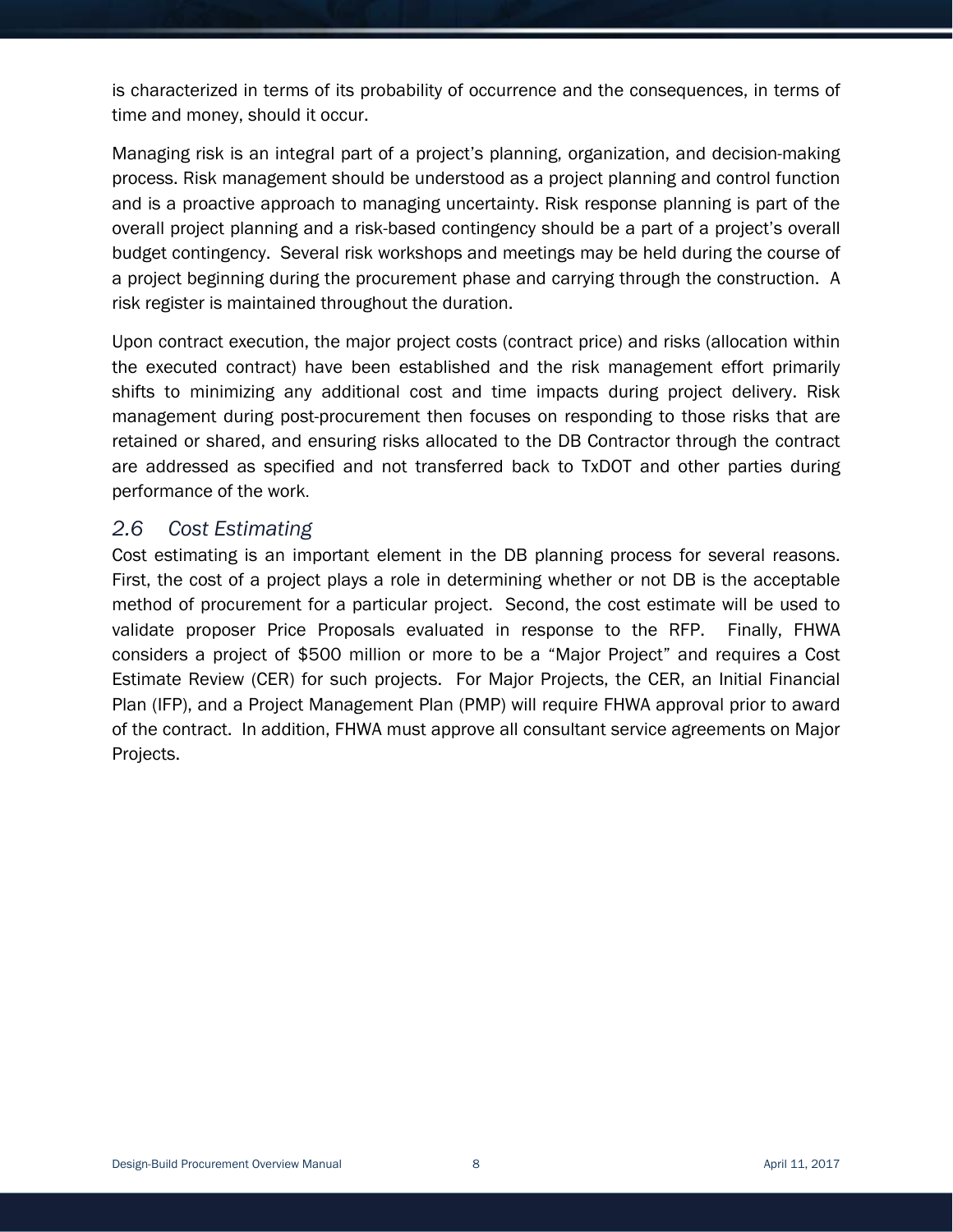# <span id="page-11-0"></span>Chapter 3: Request for Qualification Statements

# <span id="page-11-1"></span>*3.1 Develop RFQ*

The first step of a DB procurement is to develop the RFQ. Every DB RFQ must include those items listed in 43 Texas Administrative Code (TAC) 9.153(b) and Transportation Code Section 223.245(a). The RFQ may include:

- **Status of project design and construction**
- **IMPROMEDUALE:** Improvements to be completed by the DB Contractor
- **Maintenance regime**
- **Environmental clearance status and commitments**
- Discussion of project viability
	- Funding available for development
	- Toll & Revenue projections, if applicable
	- Toll collection system, if applicable
- Status of ROW acquisition
- Available technical reports and investigations:
	- Geotechnical
	- Utilities
	- Hazardous materials
	- Detention plan
	- Water Pollution and Abatement Plan
- Corridor aesthetic theme
- Third party agreements
	- Railroad
	- ROW
	- Utilities
	- Local Agencies
	- Local governments
	- Other
- Project coordination requirements
- Evaluation criteria
	- Technical approach
	- Design and construction experience
	- Safety
- Other due diligence activities and Proposer financial requirements

The RFQ may include or exclude some of the above items depending on the details of the procurement or the level of completion of preliminary work.

The RFQ should also specify the authority and requirements under which the project will operate. This will include:

Legal authority under which TxDOT is issuing the RFQ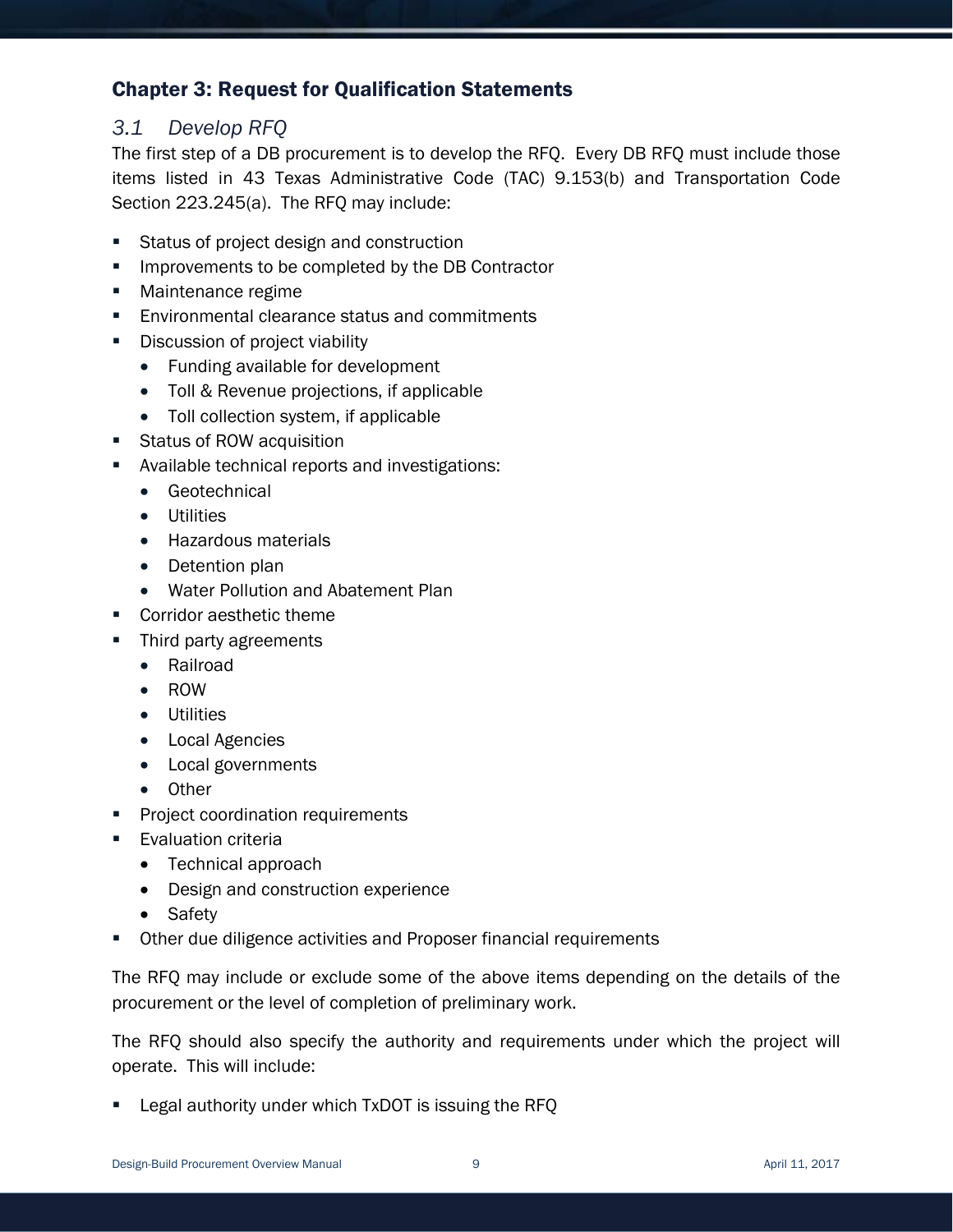- Texas Transportation Code
- Texas Administrative Code
- Federal requirements
	- Use of federal-aid funds
	- Conformance with all applicable federal laws, regulations and any related policies
	- Quality control and quality assurance requirements
- Language regarding TxDOT indemnification against third-party lawsuits, and tort liability limitations
- **Business diversity requirements**

The RFQ will also discuss the DBA framework in the form of a term sheet highlighting the proposed DBA terms.

For any projects subject to federal requirements, TxDOT will submit a courtesy copy of the RFQ to FHWA.

#### <span id="page-12-0"></span>*3.2 Solicit QSs*

The formal initiation of a DB procurement is done by publishing notice of the RFQ in the Texas Register and on TxDOT's website. After the RFQ is issued and prior to the QS due date, proposers may submit questions to TxDOT; questions will be submitted and responded to in accordance with the RFQ. Based on these questions and answers, changes to the RFQ may be made. At its discretion, TxDOT may hold an industry workshop.

#### <span id="page-12-1"></span>*3.3 Addenda*

An addendum to the RFQ may be issued to incorporate changes to the project or procurement. A courtesy copy will be submitted to FHWA. Issued addenda will be posted to the TxDOT website, and industry will be notified.

#### <span id="page-12-2"></span>*3.4 Pre-Evaluation Activities*

Prior to receipt of QSs, the following will occur:

- **I** Identify individuals participating on the QS evaluation team
- Ensure all signed confidentiality agreements are obtained and conflict of interest disclosures
- **Conduct evaluator training**
- Prepare secure rooms to receive evaluation materials and proposer submittals

# <span id="page-12-3"></span>*3.5 Receipt of Qualification Statement Submittals*

QSs will be received at the time, date, and location stated in the RFQ. Document Control personnel will log and process the incoming submittals.

#### <span id="page-12-4"></span>*3.6 Evaluation of Qualification Statements*

Evaluations will be conducted in secure evaluation facilities. The RFQ specifies the evaluation process that may state that: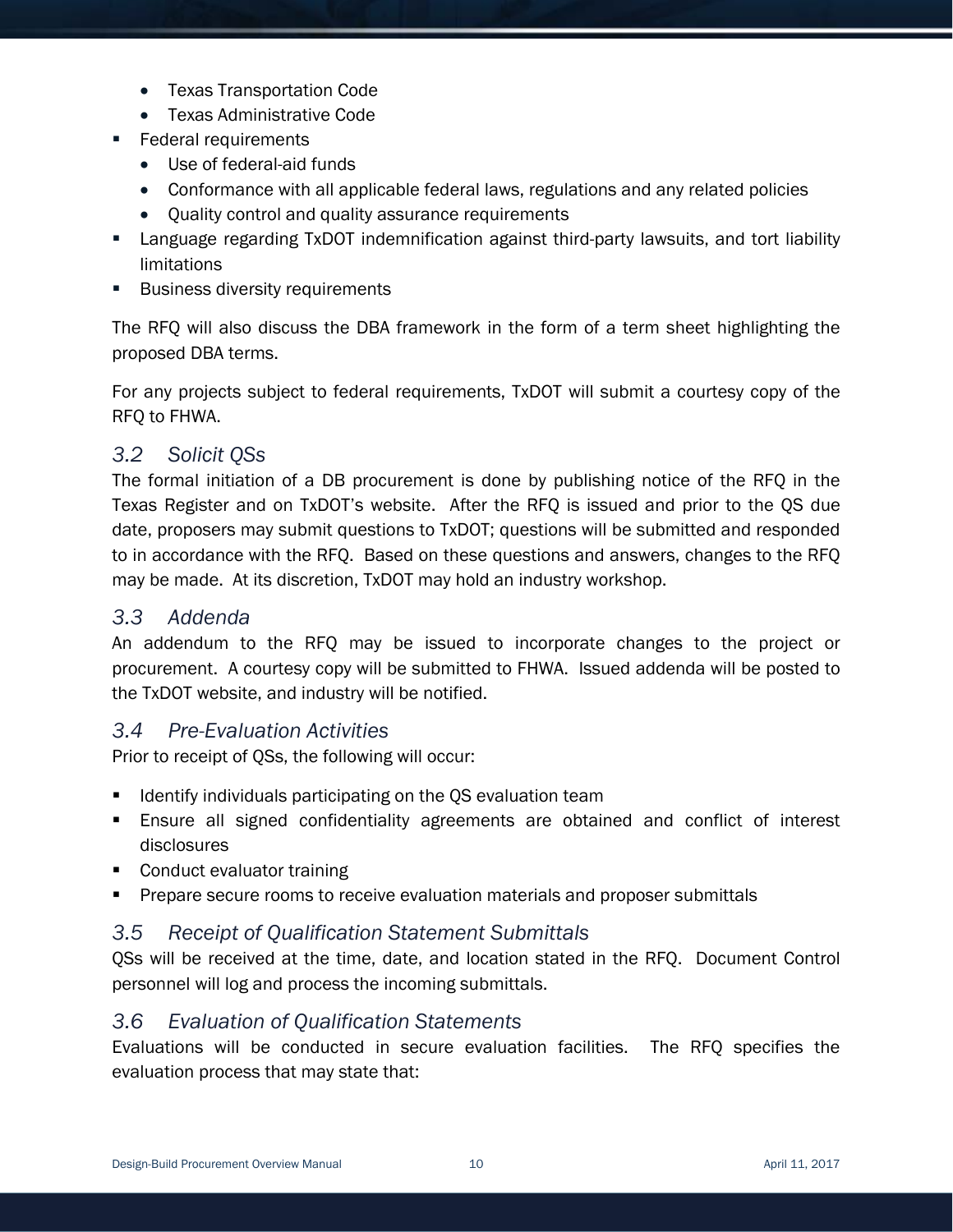- each QS will be reviewed by the Pass/Fail and Responsiveness Subcommittee for satisfaction of the pass/fail criteria identified in the RFQ and responsiveness to the RFQ,
- any QS that does not pass and/or is not responsive will not be qualitatively evaluated,
- qualitative evaluations of the QSs will be conducted by the Qualifications and Experience and Statement of Technical Approach Subcommittees, with guidance provided by the Selection Advisory Subcommittee (SAS), as needed,
- **E.** each qualitative Subcommittee Chair will provide the Subcommittee's recommendation to the Evaluation Selection and Recommendation Committee (ESRC), and,
- the ESRC will review the Subcommittees' recommendations and determine its recommended short-listing of proposers.

# <span id="page-13-0"></span>*3.7 Short-listing of Proposers*

The ESRC will present the scores and rankings of the QSs to the Project Steering Committee. The Project Steering Committee will select the desired number of top-ranking proposers to compose the proposed short list and will notify the TxDOT Executive Director of the Project Steering Committee's recommendation regarding the proposed short list. The TxDOT Executive Director may either accept or reject the proposed short list.

Each proposer will be notified in writing by mail and email regarding selection or nonselection.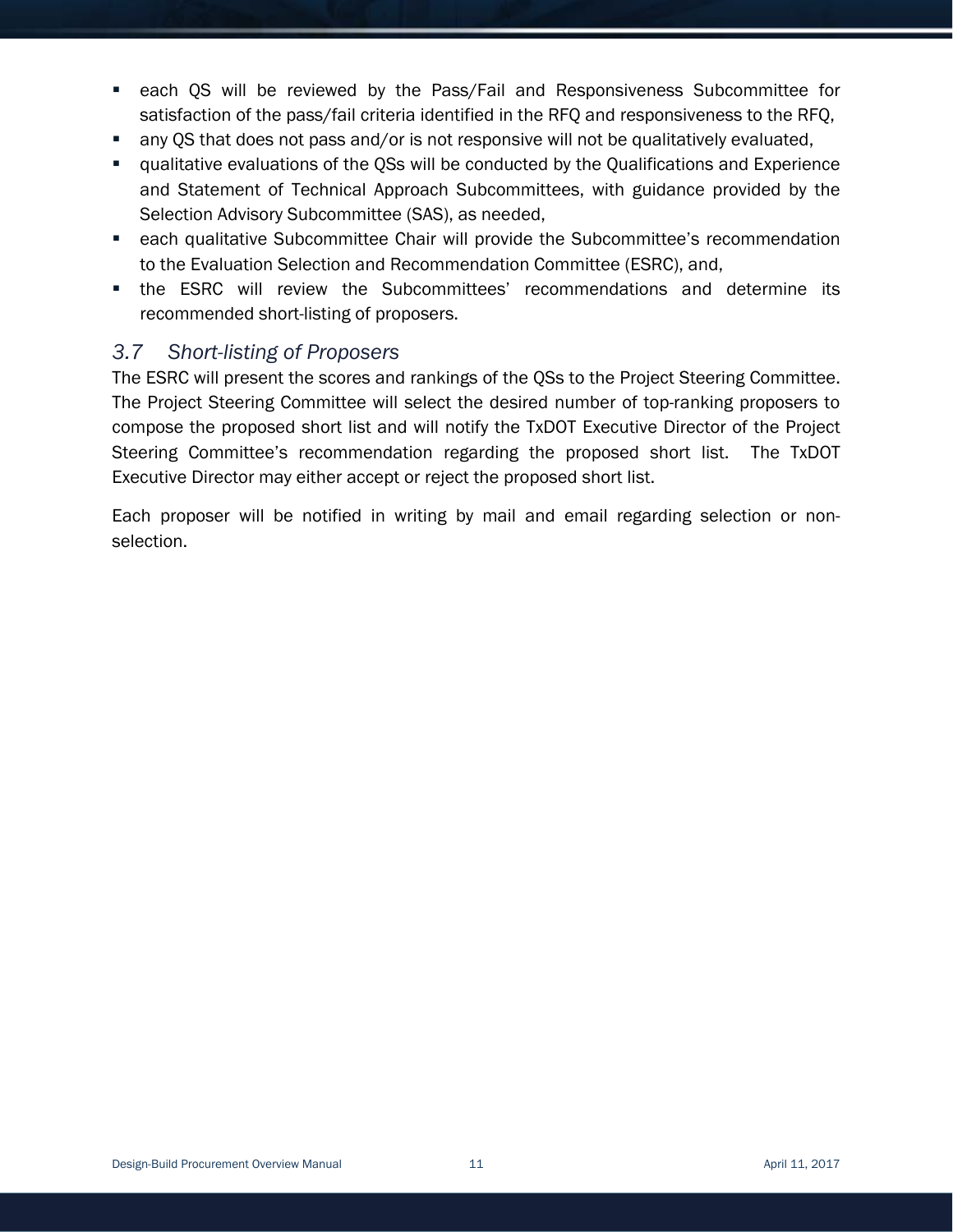# <span id="page-14-0"></span>Chapter 4: Request for Proposals

# <span id="page-14-1"></span>*4.1 Develop RFP*

The development of the RFP is a significant undertaking and should be planned for accordingly. The RFP will be submitted to all short-listed proposers to request their Technical Proposals and Price Proposals and, therefore must contain the evaluation criteria that will be used for each component. Every DB RFP must comply with the requirements set forth in 43 TAC 9.153(d)-(f) and Transportation Code Section 223.246. A combination of the Technical and Price scores will be the basis for determination of the "Apparent Best Value Proposer." Section 223.246(b) of the Transportation Code states that a minimum of 70% of the total score must be based on the Price Proposal. Additional items that may be provided with the RFP include:

- **Status of any project design and construction**
- **IMPROMEDUALE:** Improvements to be completed by the DB Contractor
- **Maintenance regime**
- **Environmental clearance status and commitments**
- RIDs
- $I = ITP$
- **Project schedule requirements**
- Pay schedule
- **Business diversity requirements**
- Insurance, liability, and bonding requirements

TxDOT may issue a draft RFP to be used for industry review. Any comments received from industry during this phase should enable TxDOT to refine the RFP, improve risk allocation, increase cost savings, and facilitate a smooth proposal process. Typically, industry review will be conducted through the submission of written questions and comments and one-onone meetings with each proposer, during which proposers are encouraged to provide feedback on the draft RFP contents.

If applicable, TxDOT will submit the RFP to FHWA for review and approval prior to issuance of the RFP to proposers. After issuance of the RFP, changes may only be made through the issuance of addenda.

# <span id="page-14-2"></span>*4.2 Q&A*

During the course of RFP development and proposal preparation, proposers may submit questions to TxDOT; questions will be submitted in accordance with the RFP. Based on either these questions and answers or other factors, changes to the RFP may be required. A matrix containing non-confidential Q&A from all proposers regarding the issued RFP will be made available to all short-listed proposers.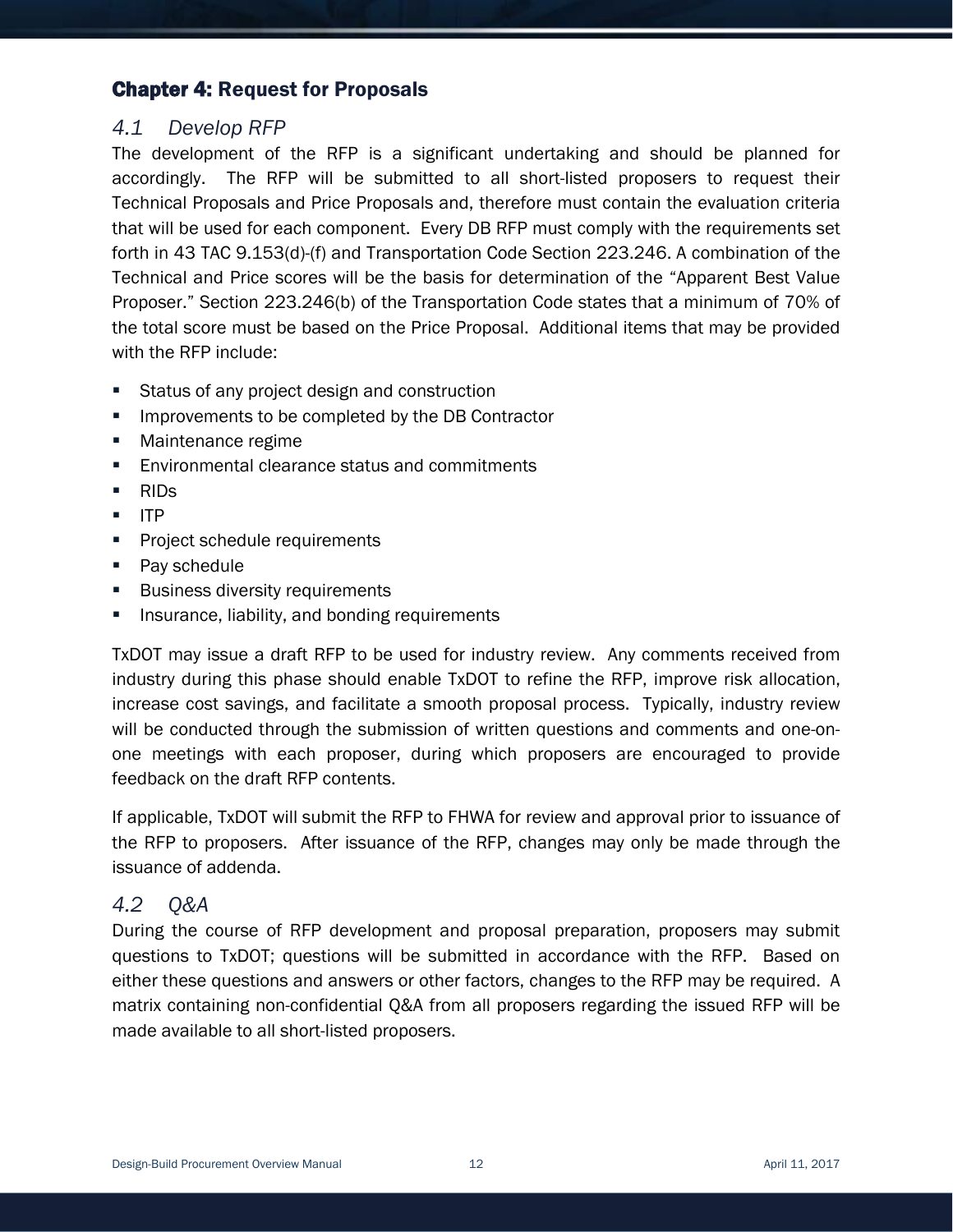# <span id="page-15-0"></span>*4.3 One-on-One Meetings*

One-on-one meetings are important to the proposal process, as they allow the proposer to discuss elements of the proposal directly with TxDOT and encourage innovation and cooperation between the two entities. The number and frequency of one-on-one meetings will vary based on each project and may include:

- One meeting after draft RFP is issued
- One meeting for each round of ATCs
- One meeting after final RFP is issued
- Meetings for each addenda, only as needed and based on content and procurement schedule

To ensure a fair process, each Proposer will be allotted an equal amount of time and the agenda for each meeting must be established in advance.

#### <span id="page-15-1"></span>*4.4 Addenda*

Once the need to change published documents is identified, an addendum will be prepared and issued. For projects subject to federal requirements, any material addenda must be submitted for FHWA review and approval prior to issuance to proposers. Issued addenda will be posted to the TxDOT website and each proposer's SharePoint Electronic Content Management (ECM) site, and all proposers will be notified.

# <span id="page-15-2"></span>*4.5 ATCs*

ATCs are concepts that are inconsistent with the requirements for design, construction, or capital maintenance for the Project or otherwise require a modification of the Technical Provisions but that may nevertheless be proposed. The development and proposal of ATCs is encouraged as a means of innovation leading to better value and time savings. Except as permitted by the agreement of the proposer, information included in ATCs will be kept confidential and disclosed only to persons who have executed confidentiality agreements and conflict of interest disclosures. ATCs submitted to TxDOT become the property of TxDOT and may be used at TxDOT's discretion.

An ATC review team will be organized prior to the receipt of ATCs, and each member will complete a confidentiality agreement and conflict of interest disclosure prior to reviewing ATCs. An executive committee comprised of senior managers and technical experts will review and make recommendations for the acceptance or rejection of ATCs submitted.

While every project may vary, TxDOT intends to provide two ATC review rounds and a one-onone meeting with feedback to allow the DB Contractor an opportunity to submit ATCs with all information needed for acceptance. TxDOT will strive to issue the determinations on the second round of ATCs a minimum of six (6) weeks prior to the proposal due date.

The ITP will clarify any non-negotiable elements of a project and limitations on ATCs.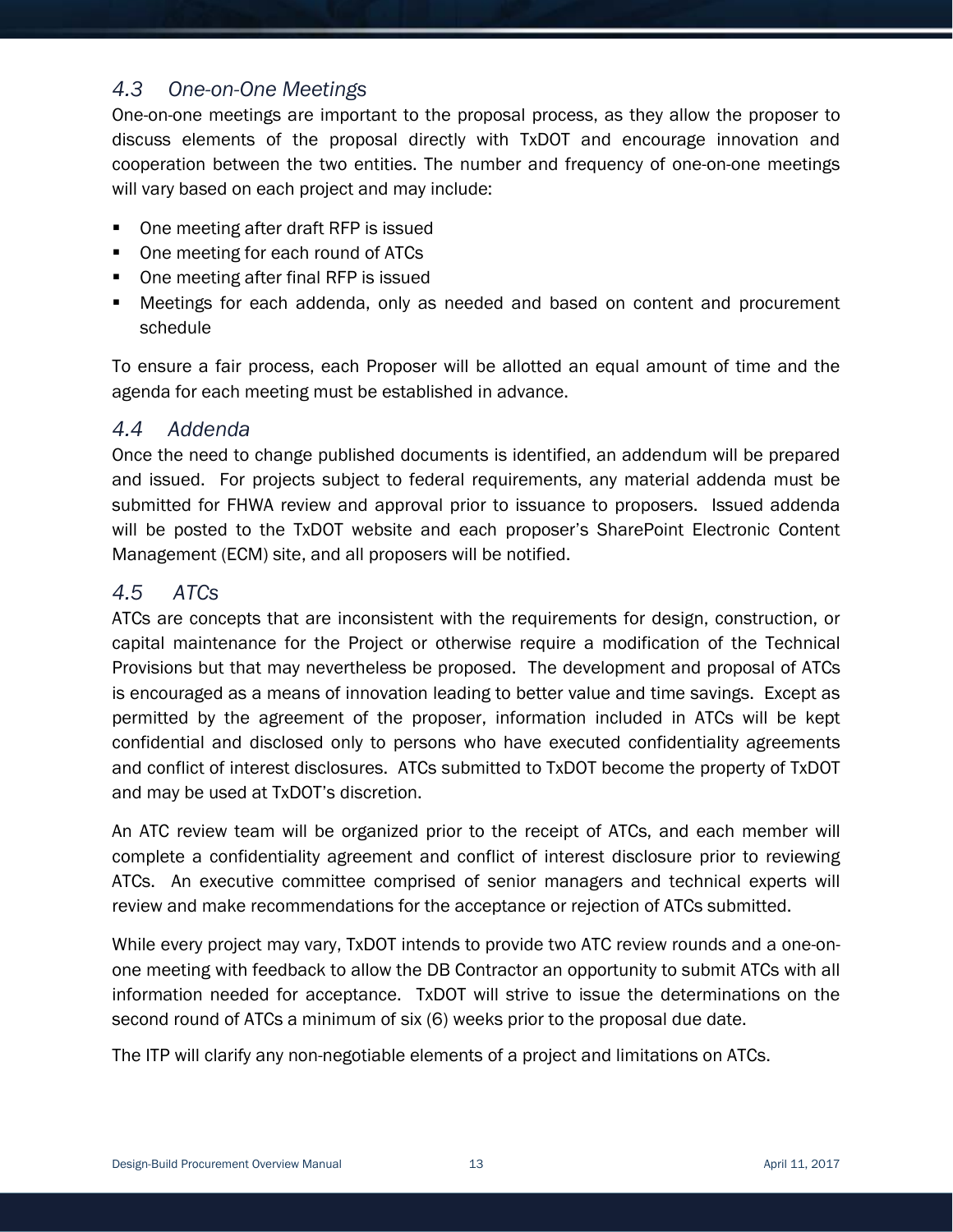For projects subject to federal requirements, FHWA concurrence of ATCs is required for an ATC to be incorporated into an agreement.

# <span id="page-16-0"></span>*4.6 Pre-Proposal Submittals*

The ITP will require that proposers submit a pre-proposal submittal for any changes to a short-listed proposer's organization or Key Personnel as submitted in the QS and approved in the RFQ phase of procurement. The ITP will describe the requirements for the submission of pre-proposal submittals.

### <span id="page-16-1"></span>*4.7 Solicit Proposals*

The RFP will state a submittal due date, place, and time. Proposals must be received no later than 180 days after the issuance of the RFP or Request for Proposal Revisions, if applicable. Any addenda required as a result of the proposers' questions or one-on-one meetings should be issued during this time.

# <span id="page-16-2"></span>*4.8 Pre-Evaluation Activities*

Prior to receipt of proposals, the following will occur:

- **If Identify individuals participating on evaluation team**
- Ensure all signed Confidentiality Agreements and conflict of interest disclosures are obtained
- **Conduct training**
- **Prepare secure rooms to receive evaluation materials and proposer submittals**

# <span id="page-16-3"></span>*4.9 Receipt of Proposal Submittals*

Proposals will be received at the time, date, and location stated in the RFP. Document Control personnel will log and process the incoming technical, financial, and price proposals. The Price Proposals will be redacted and separated from the Technical Proposals and Financial Proposals, if applicable, so all information that could potentially identify the submitting proposer is removed from the Price Proposal.

#### <span id="page-16-4"></span>*4.10 Evaluation of Proposals*

Evaluations are conducted in secure evaluation facilities. The ITP specifies the evaluation process that may state that:

- Each proposal will be reviewed by the Pass/Fail and Responsiveness Subcommittee for satisfaction of the pass/fail criteria identified in the RFP and responsiveness to the RFP,
- Any proposal that does not pass and/or is not responsive may be disqualified from further consideration,
- Qualitative evaluations of the proposals will be conducted independently by the Development Plan Evaluation Subcommittee, which evaluates the Technical Proposals and the Price Proposal Evaluation Subcommittee, which evaluates the blinded Price Proposals, with guidance provided by the SAS, as needed,
- Each Subcommittee Chair will provide the subcommittee's recommendation to the ESRC, and,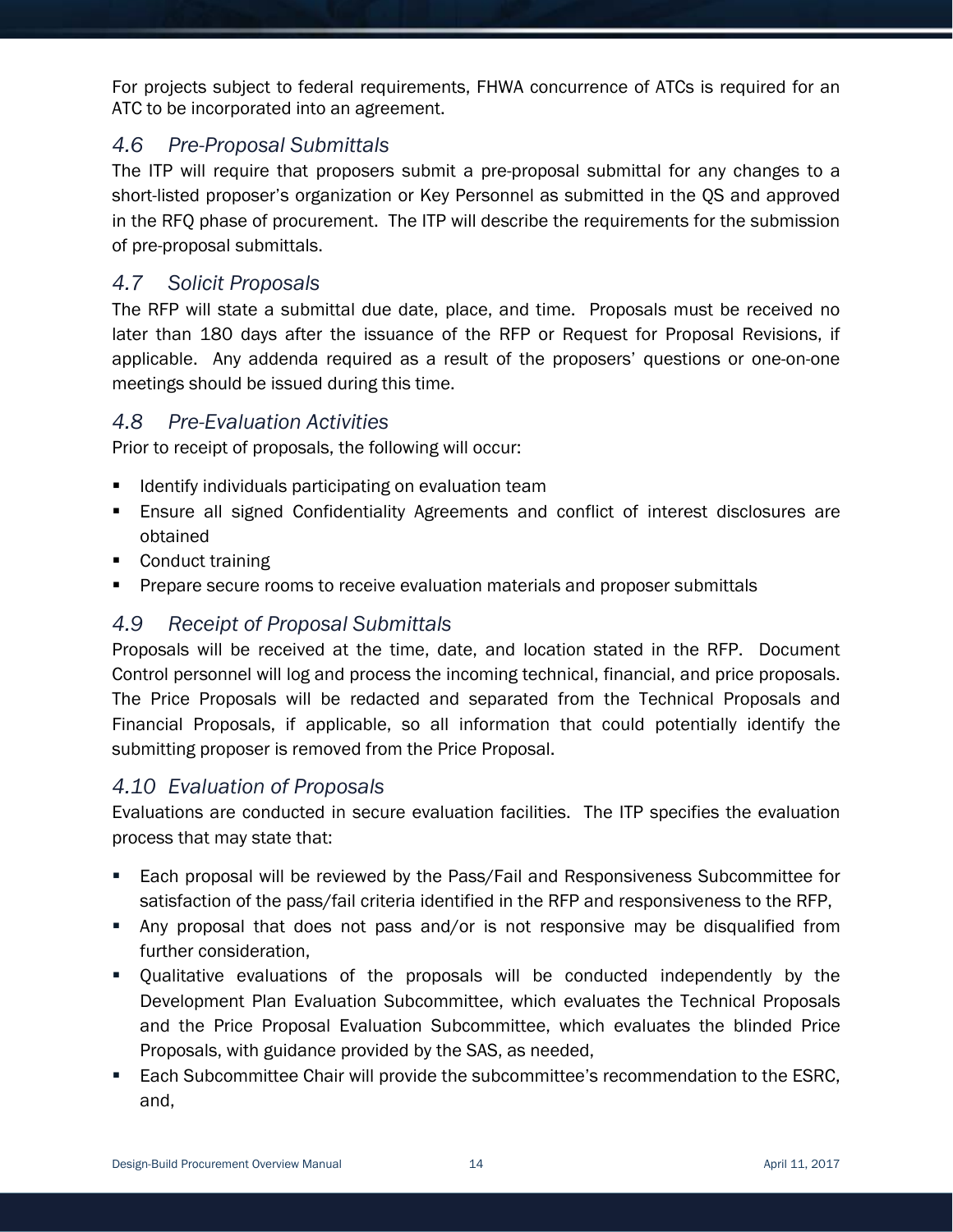The ESRC will review the subcommittees' scoring recommendations, evaluate the proposals, and calculate the technical, price and total score of each proposal based on the subcommittee recommendations and its own evaluation. The determination of the price score will occur only after determination of the technical score and the total score will be determined thereafter.

### <span id="page-17-0"></span>*4.11 Recommendation and Award to Best Value Proposer*

The ESRC will present the proposer recommendations to the Project Steering Committee, which may accept or reject the recommendation. If accepted, the Project Steering Committee will deliver the recommendation to the TxDOT Executive Director or his designee for review and approval. If rejected, the procurement will be cancelled.

The TxDOT Executive Director may accept or reject the Project Steering Committee's recommendation. If accepted, the Apparent Best Value Proposer will be selected by formal action of the Texas Transportation Commission.

After the selection of the Apparent Best Value Proposer, each proposer will be notified of the decision.